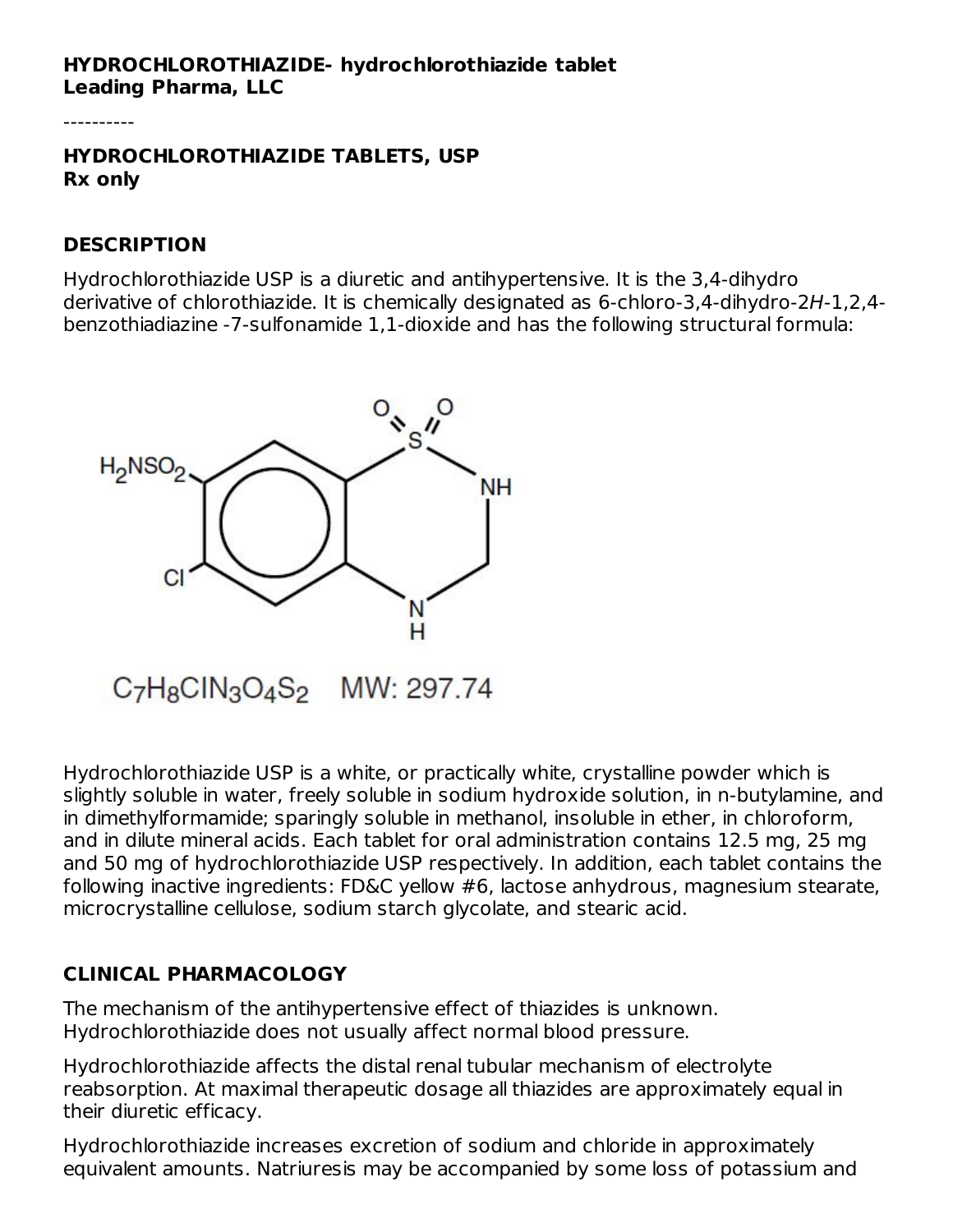bicarbonate.

After oral use diuresis begins within 2 hours, peaks in about 4 hours and lasts about 6 to12 hours.

#### **Pharmacokinetics and Metabolism**

Hydrochlorothiazide is not metabolized but is eliminated rapidly by the kidney. When plasma levels have been followed for at least 24 hours, the plasma half-life has been observed to vary between 5.6 and 14.8 hours. At least 61% of the oral dose is eliminated unchanged within 24 hours. Hydrochlorothiazide crosses the placental but not the blood-brain barrier and is excreted in breast milk.

### **INDICATIONS AND USAGE**

Hydrochlorothiazide tablets USP are indicated as adjunctive therapy in edema associated with congestive heart failure, hepatic cirrhosis, and corticosteroid and estrogen therapy.

Hydrochlorothiazide tablets USP have also been found useful in edema due to various forms of renal dysfunction such as nephrotic syndrome, acute glomerulonephritis, and chronic renal failure.

Hydrochlorothiazide tablets USP are indicated in the management of hypertension either as the sole therapeutic agent or to enhance the effectiveness of other antihypertensive drugs in the more severe forms of hypertension.

#### **Use in pregnancy**

Routine use of diuretics during normal pregnancy is inappropriate and exposes mother and fetus to unnecessary hazard. Diuretics do not prevent development of toxemia of pregnancy and there is no satisfactory evidence that they are useful in the treatment of toxemia.

Edema during pregnancy may arise from pathologic causes or from the physiologic and mechanical consequences of pregnancy. Thiazides are indicated in pregnancy when edema is due to pathologic causes, just as they are in the absence of pregnancy (see **PRECAUTIONS, Pregnancy**). Dependent edema in pregnancy, resulting from restriction of venous return by the gravid uterus, is properly treated through elevation of the lower extremities and use of support stockings. Use of diuretics to lower intravascular volume in this instance is illogical and unnecessary. During normal pregnancy there is hypervolemia which is not harmful to the fetus or the mother in the absence of cardiovascular disease. However, it may be associated with edema, rarely generalized edema. If such edema causes discomfort, increased recumbency will often provide relief. Rarely this edema may cause extreme discomfort which is not relieved by rest. In these instances, a short course of diuretic therapy may provide relief and be appropriate.

### **CONTRAINDICATIONS**

Anuria.

Hypersensitivity to this product or to other sulfonamide-derived drugs.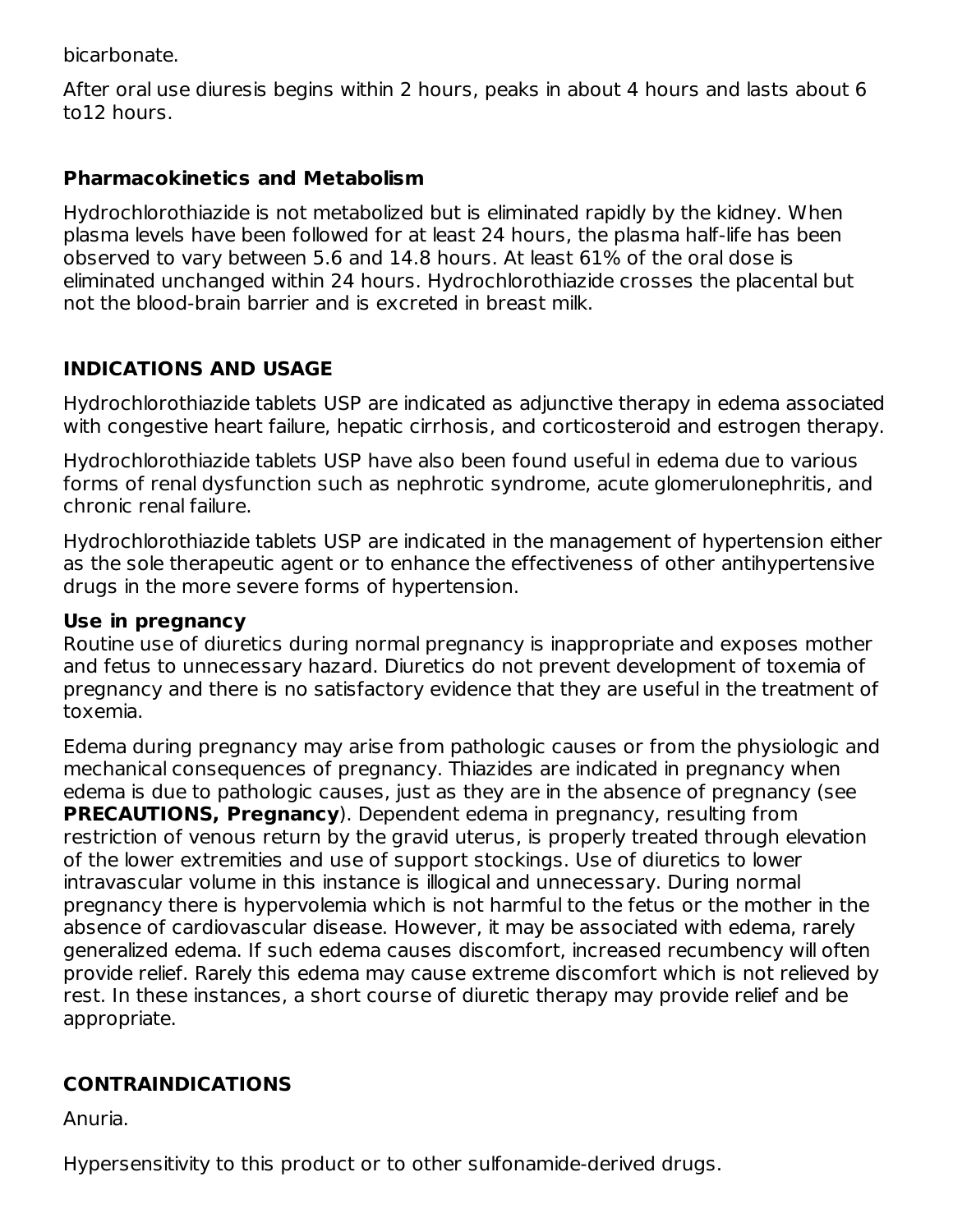#### **WARNINGS**

Use with caution in severe renal disease. In patients with renal disease, thiazides may precipitate azotemia. Cumulative effects of the drug may develop in patients with impaired renal function.

Thiazides should be used with caution in patients with impaired hepatic function or progressive liver disease, since minor alterations of fluid and electrolyte balance may precipitate hepatic coma.

Thiazides may add to or potentiate the action of other antihypertensive drugs.

Sensitivity reactions may occur in patients with or without a history of allergy or bronchial asthma.

The possibility of exacerbation or activation of systemic lupus erythematosus has been reported.

Lithium generally should not be given with diuretics (see **PRECAUTIONS, Drug Interactions**).

#### **Acute Myopia and Secondary Angle-Closure Glaucoma**

Hydrochlorothiazide, a sulfonamide, can cause an idiosyncratic reaction, resulting in acute transient myopia and acute angle-closure glaucoma. Symptoms include acute onset of decreased visual acuity or ocular pain and typically occur within hours to weeks of drug initiation., Untreated acute angle-closure glaucoma can lead to permanent vision loss. The primary treatment is to discontinue hydrochlorothiazide as rapidly as possible. Prompt medical or surgical treatments may need to be considered if the intraocular pressure remains uncontrolled. Risk factors for developing acute angle-closure glaucoma may include a history of sulfonamide or penicillin allergy.

### **PRECAUTIONS**

#### **General**

All patients receiving diuretic therapy should be observed for evidence of fluid or electrolyte imbalance: namely, hyponatremia, hypochloremic alkalosis, and hypokalemia. Serum and urine electrolyte determinations are particularly important when the patient is vomiting excessively or receiving parenteral fluids. Warning signs or symptoms of fluid and electrolyte imbalance, irrespective of cause, include dryness of mouth, thirst, weakness, lethargy, drowsiness, restlessness, confusion, seizures, muscle pains or cramps, muscular fatigue, hypotension, oliguria, tachycardia and gastrointestinal disturbances such as nausea and vomiting.

Hypokalemia may develop, especially with brisk diuresis, when severe cirrhosis is present or after prolonged therapy.

Interference with adequate oral electrolyte intake will also contribute to hypokalemia. Hypokalemia may cause cardiac arrhythmia and may also sensitize or exaggerate the response of the heart to the toxic effects of digitalis (e.g., increased ventricular irritability). Hypokalemia may be avoided or treated by use of potassium sparing diuretics or potassium supplements such as foods with a high potassium content.

Although any chloride deficit is generally mild and usually does not require specific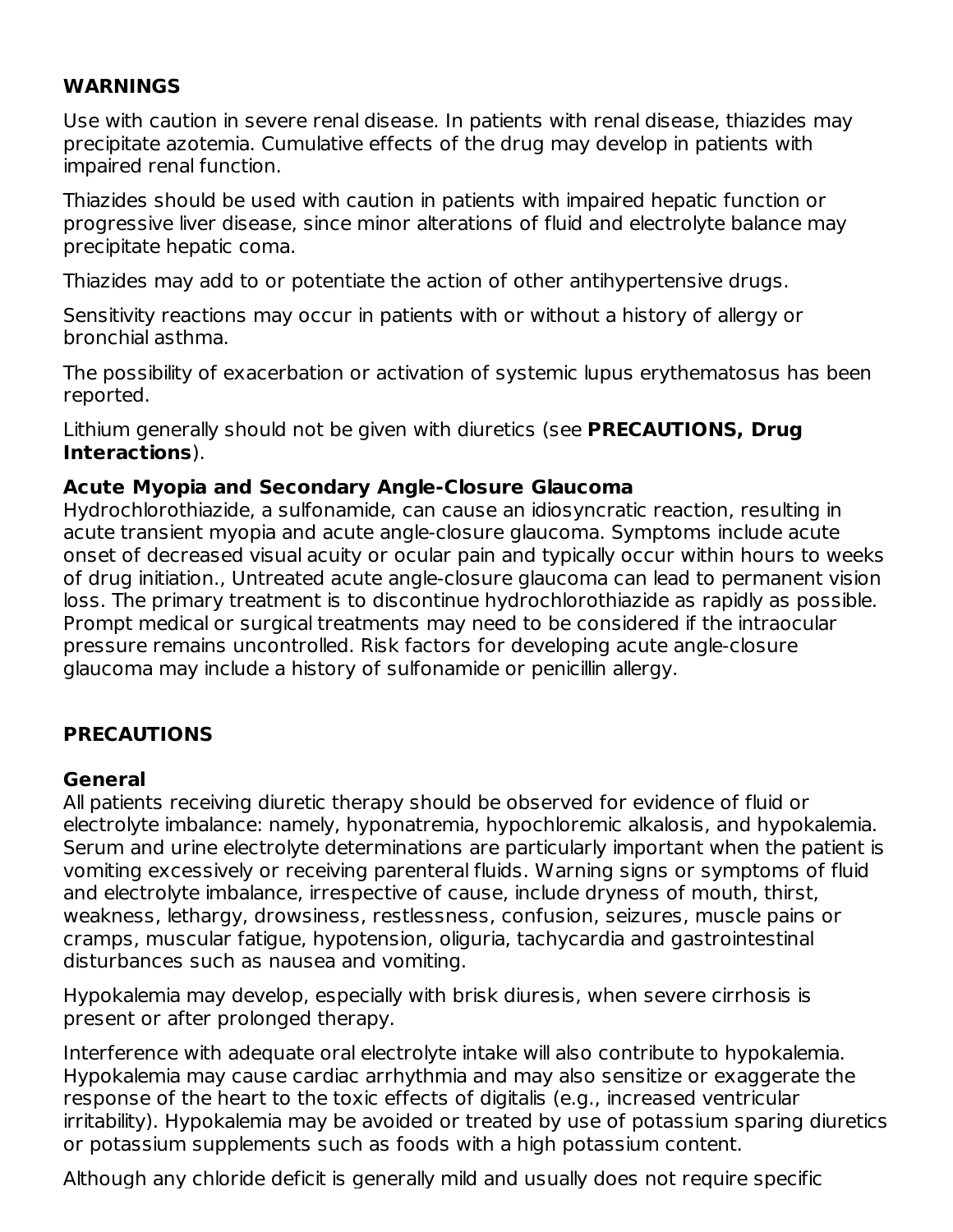Although any chloride definition any chloride definition  $\mathcal{L}_\mathbf{z}$  mild and usually does not require specifically does not require specifically does not require specifically does not require specifically does not req treatment except under extraordinary circumstances (as in liver disease or renal disease), chloride replacement may be required in the treatment of metabolic alkalosis.

Dilutional hyponatremia may occur in edematous patients in hot weather; appropriate therapy is water restriction, rather than administration of salt, except in rare instances when the hyponatremia is life threatening. In actual salt depletion, appropriate replacement therapy is the therapy of choice.

Hyperuricemia may occur or acute gout may be precipitated in certain patients receiving thiazides.

In diabetic patients dosage adjustments of insulin or oral hypoglycemic agents may be required. Hyperglycemia may occur with thiazide diuretics. Thus latent diabetes mellitus may become manifest during thiazide therapy.

The antihypertensive effects of the drug may be enhanced in the post-sympathectomy patient.

If progressive renal impairment becomes evident, consider withholding or discontinuing diuretic therapy.

Thiazides have been shown to increase the urinary excretion of magnesium; this may result in hypomagnesemia.

Thiazides may decrease urinary calcium excretion. Thiazides may cause intermittent and slight elevation of serum calcium in the absence of known disorders of calcium metabolism. Marked hypercalcemia may be evidence of hidden hyperparathyroidism. Thiazides should be discontinued before carrying out tests for parathyroid function.

Increases in cholesterol and triglyceride levels may be associated with thiazide diuretic therapy.

#### **Information for Patients**

**Non-melanoma Skin Cancer:** Instruct patients taking hydrochlorothiazide to protect skin from the sun and undergo regular skin cancer screening.

#### **Laboratory Tests**

Periodic determination of serum electrolytes to detect possible electrolyte imbalance should be done at appropriate intervals.

### **Drug Interactions**

When given concurrently the following drugs may interact with thiazide diuretics.

### **Alcohol, Barbiturates or Narcotics**

Potentiation of orthostatic hypotension may occur.

### **Antidiabetic Drugs (Oral Agents And Insulin)**

Dosage adjustment of the antidiabetic drug may be required.

### **Other Antihypertensive Drugs**

Additive effect or potentiation.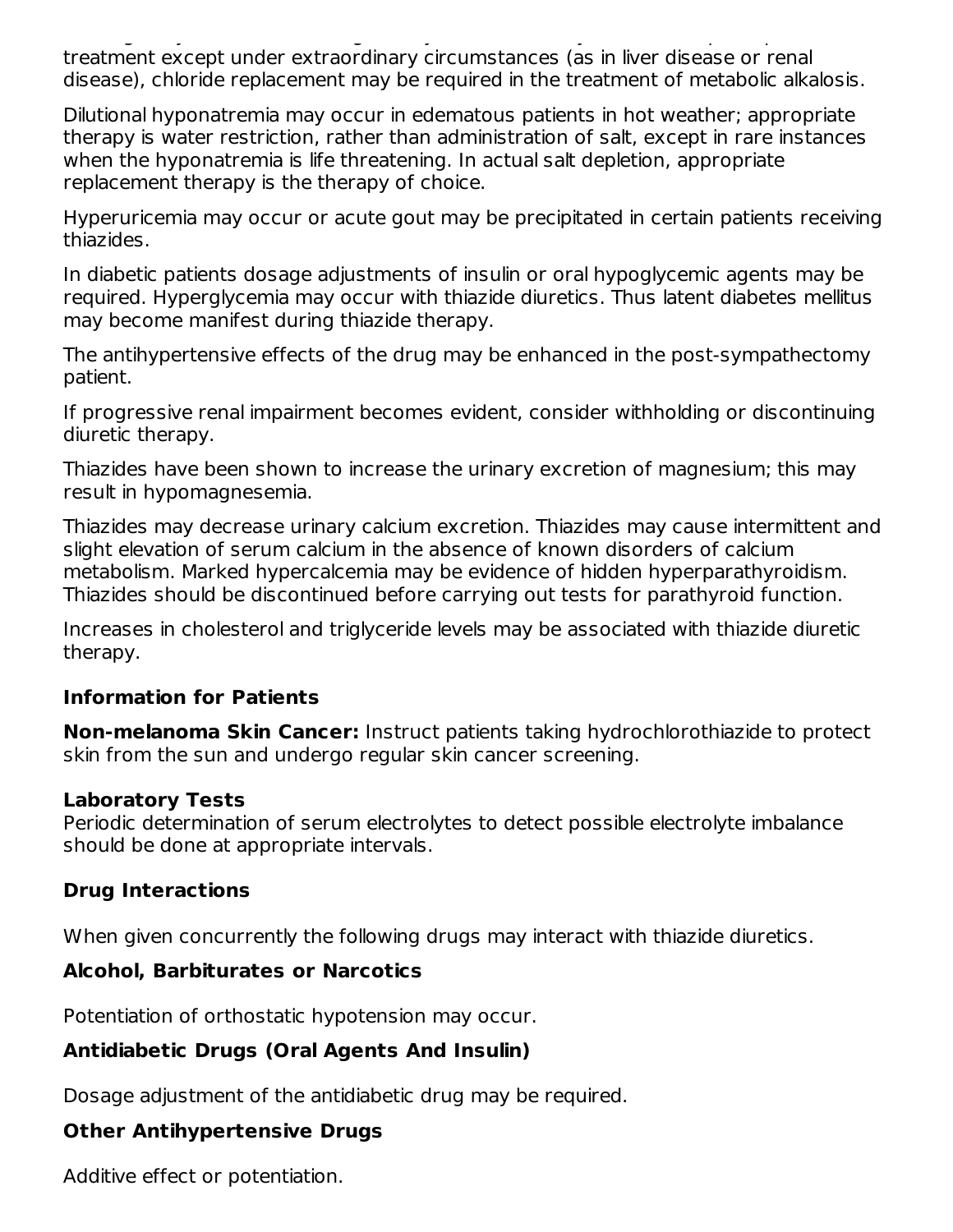### **Cholestyramine and Colestipol Resins**

Absorption of hydrochlorothiazide is impaired in the presence of anionic exchange resins. Single doses of either cholestyramine or cholestipol resins bind the hydrochlorothiazide and reduce its absorption from the gastrointestinal tract by up to 85% and 43%, respectively.

#### **Corticosteroids, ACTH**

Intensified electrolyte depletion, particularly hypokalemia.

### **Pressor Amines (e.g. Norepinephrine)**

Possible decreased response to pressor amines but not sufficient to preclude their use.

### **Skeletal Muscle Relaxants, Nondepolarizing (e.g. Tubocurarine)**

Possible increased responsiveness to the muscle relaxant.

### **Lithium**

Generally should not be given with diuretics. Diuretic agents reduce the renal clearance of lithium and add a high risk of lithium toxicity. Refer to the package insert for lithium preparations before use of such preparations with hydrochlorothiazide.

### **Non-Steroidal Anti-Inflammatory Drugs**

In some patients, the administration of a non-steroidal anti-inflammatory agent can reduce the diuretic, natriuretic and antihypertensive effects of loop, potassium-sparing and thiazide diuretics. Therefore, when hydrochlorothiazide and non- steroidal antiinflammatory agents are used concomitantly, the patient should be observed closely to determine if the desired effect of the diuretic is obtained.

### **Drug/Laboratory Test Interactions**

Thiazides should be discontinued before carrying out tests for parathyroid function (see **PRECAUTIONS, General**).

### **Carcinogenesis, Mutagenesis, Impairment of Fertility**

Two year feeding studies in mice and rats conducted under the auspices of the National Toxicology Program (NTP) uncovered no evidence of a carcinogenic potential of hydrochlorothiazide in female mice (at doses of up to approximately 600 mg/kg/day) or in male and female rats (at doses of up to approximately 100 mg/kg/day). The NTP, however, found equivocal evidence for hepatocarcinogenicity in male mice.

Hydrochlorothiazide was not genotoxic in vitro in the Ames mutagenicity assay of Salmonella typhimurium strains TA 98, TA 100, TA 1535, TA 1537 and TA 1538 and in the Chinese Hamster Ovary (CHO) test for chromosomal aberrations, or in vivo in assays using mouse germinal cell chromosomes, Chinese hamster bone marrow chromosomes, and the Drosophila sex-linked recessive lethal trait gene. Positive test results were obtained only in the *in vitro* CHO Sister Chromatid Exchange (clastogenicity)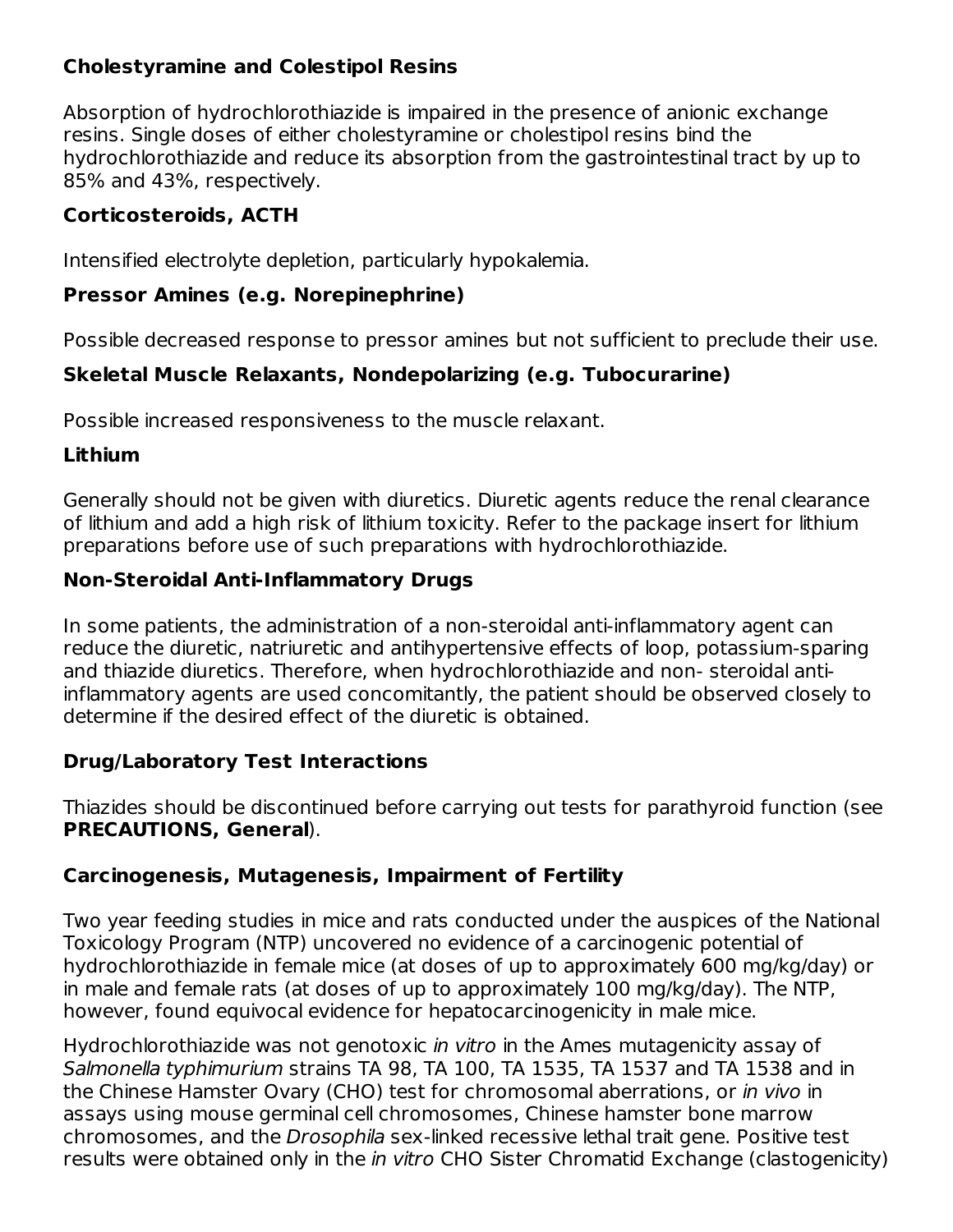and in the Mouse Lymphoma Cell (mutagenicity) assays, using concentrations of hydrochlorothiazide from 43 to 1300 mcg/mL, and in the Aspergillus nidulans nondisjunction assay at an unspecified concentration.

Hydrochlorothiazide had no adverse effects on the fertility of mice and rats of either sex in studies wherein these species were exposed, via their diet, to doses of up to 100 and 4 mg/kg, respectively, prior to conception and throughout gestation.

### **Pregnancy**

### **Teratogenic Effects**

### Pregnancy Category B

Studies in which hydrochlorothiazide was orally administered to pregnant mice and rats during their respective periods of major organogenesis at doses up to 3000 and 1000 mg hydrochlorothiazide/kg, respectively, provided no evidence of harm to the fetus.

There are, however, no adequate and well-controlled studies in pregnant women. Because animal reproduction studies are not always predictive of human response, this drug should be used during pregnancy only if clearly needed.

#### **Nonteratogenic Effects**

Thiazides cross the placental barrier and appear in cord blood. There is a risk of fetal or neonatal jaundice, thrombocytopenia, and possibly other adverse reactions that have occurred in adults.

#### **Nursing Mothers**

Thiazides are excreted in breast milk. Because of the potential for serious adverse reactions in nursing infants, a decision should be made whether to discontinue nursing or to discontinue hydrochlorothiazide, taking into account the importance of the drug to the mother.

### **Pediatric Use**

There are no well -controlled clinical trials in pediatric patients. Information on dosing in this age group is supported by evidence from empiric use in pediatric patients and published literature regarding the treatment of hypertension in such patients. (See **DOSAGE AND ADMINISTRATION, Infants and Children**)

### **ADVERSE REACTIONS**

The following adverse reactions have been reported and, within each category, are listed in order of decreasing severity.

### **Body as a Whole**

Weakness.

**Cardiovascular**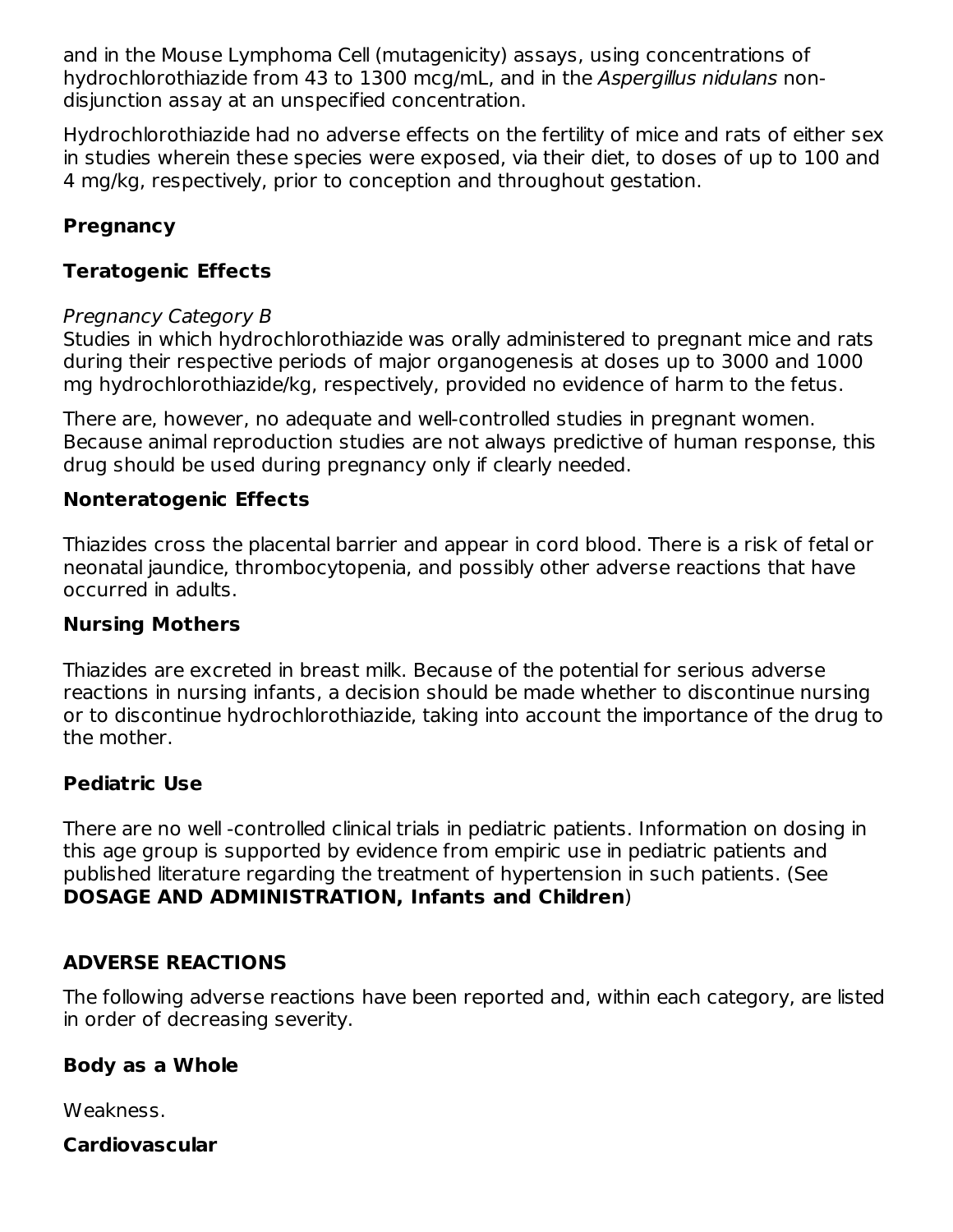Hypotension including orthostatic hypotension (may be aggravated by alcohol, barbiturates, narcotics or antihypertensive drugs).

### **Digestive**

Pancreatitis, jaundice (intrahepatic cholestatic jaundice), diarrhea, vomiting, sialadenitis, cramping, constipation, gastric irritation, nausea, anorexia.

#### **Hematologic**

Aplastic anemia, agranulocytosis, leucopenia, hemolytic anemia, thrombocytopenia.

### **Hypersensitivity**

Anaphylactic reactions, necrotizing angiitis (vasculitis and cutaneous vasculitis), respiratory distress including pneumonitis and pulmonary edema, photosensitivity, fever, urticaria, rash, purpura.

#### **Metabolic**

Electrolyte imbalance (see **PRECAUTIONS** ), hyperglycemia, glycosuria, hyperuricemia

### **Musculoskeletal**

Muscle spasm.

#### **Nervous System/Psychiatric**

Vertigo, paresthesias, dizziness, headache, restlessness.

#### **Renal**

Renal failure, renal dysfunction, interstitial nephritis (see **WARNINGS**)

#### **Skin**

Erythema multiforme including Stevens-Johnson syndrome, exfoliative dermatitis including toxic epidermal necrolysis, alopecia.

### **Special Senses**

Transient blurred vision, xanthopsia.

### **Urogenital**

Impotence.

### **Postmarketing Experience**

### **Non-melanoma Skin Cancer**

Hydrochlorothiazide is associated with an increased risk of non-melanoma skin cancer. In a study conducted in the Sentinel System, increased risk was predominantly for squamous cell carcinoma (SCC) and in white patients taking large cumulative doses. The increased risk for SCC in the overall population was approximately 1 additional case per 16,000 patients per year, and for white patients taking a cumulative dose of ≥50,000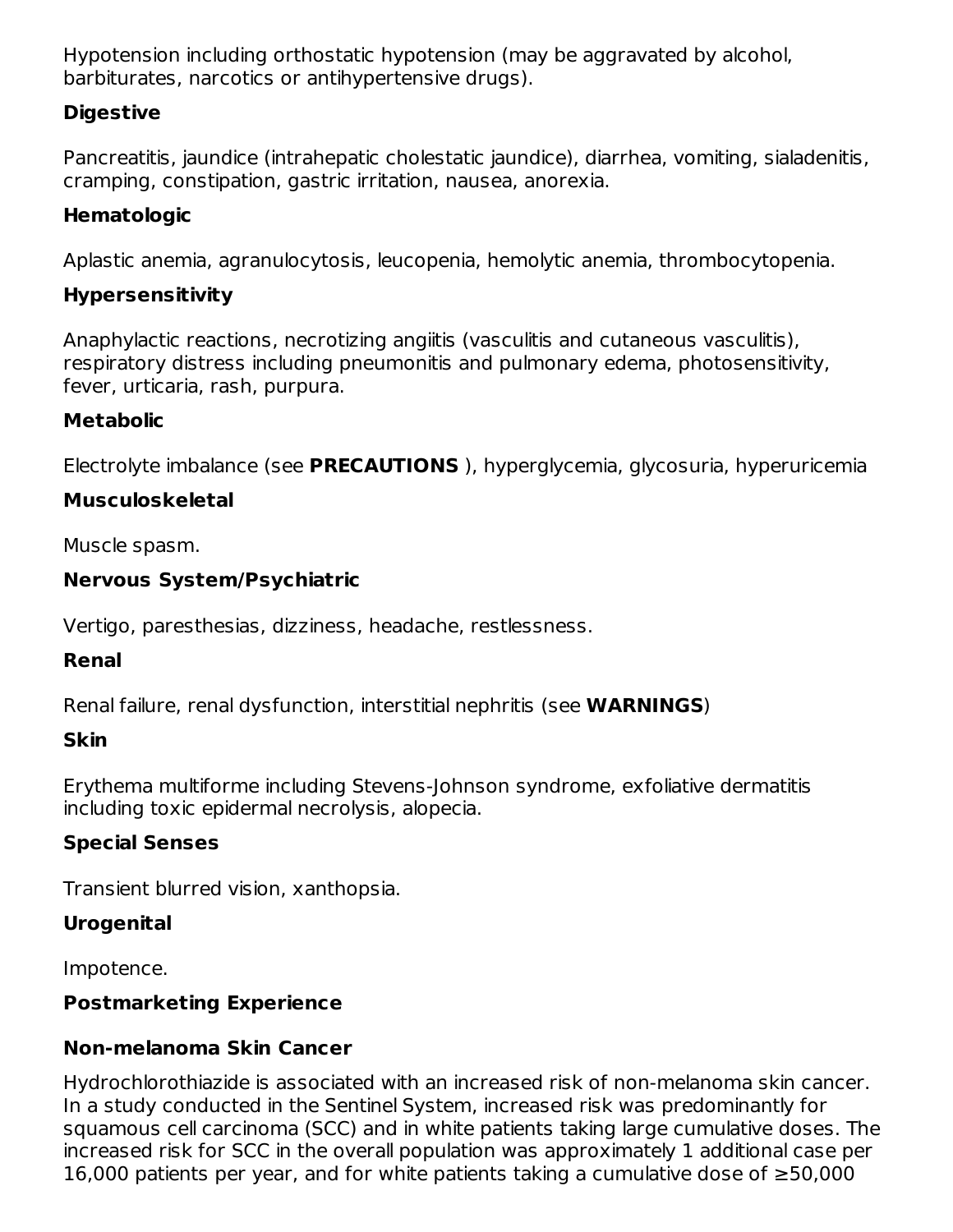mg the risk increase was approximately 1 additional SCC case for every 6,700 patients per year.

Whenever adverse reactions are moderate or severe, thiazide dosage should be reduced or therapy withdrawn.

#### **CALL YOUR DOCTOR FOR MEDICAL ADVICE ABOUT SIDE EFFECTS. YOU MAY REPORT SIDE EFFECTS TO THE FDA AT 1-800-FDA-1088 OR LEADING PHARMA, LLC AT 1-844-740-7500.**

### **OVERDOSAGE**

The most common signs and symptoms observed are those caused by electrolyte depletion (hypokalemia, hypochloremia, hyponatremia) and dehydration resulting from excessive diuresis. If digitalis has also been administered, hypokalemia may accentuate cardiac arrhythmias.

In the event of overdosage, symptomatic and supportive measures should be employed. Emesis should be induced or gastric lavage performed. Correct dehydration, electrolyte imbalance, hepatic coma and hypotension by established procedures. If required, give oxygen or artificial respiration for respiratory impairment. The degree to which hydrochlorothiazide is removed by hemodialysis has not been established.

The oral  $\mathsf{LD}_{50}$  of hydrochlorothiazide is greater than  $10$  g/kg in the mouse and rat.

### **DOSAGE AND ADMINISTRATION**

Therapy should be individualized according to patient response. Use the smallest dosage necessary to achieve the required response.

### **Adults**

#### **For Edema**

The usual adult dosage is 25mg to 100 mg daily as a single or divided dose. Many patients with edema respond to intermittent therapy, i.e., administration on alternate days or on 3 to 5 days each week. With an intermittent schedule, excessive response and the resulting undesirable electrolyte imbalance are less likely to occur.

### **For Control of Hypertension**

The usual initial dose in adults is 25 mg daily given as a single dose. The dose may be increased to 50 mg daily, given as a single or two divided doses. Doses above 50 mg are often associated with marked reductions in serum potassium (see also **PRECAUTIONS**).

Patients usually do not require doses in excess of 50 mg of hydrochlorothiazide daily when used concomitantly with other antihypertensive agents.

### **Infants and Children**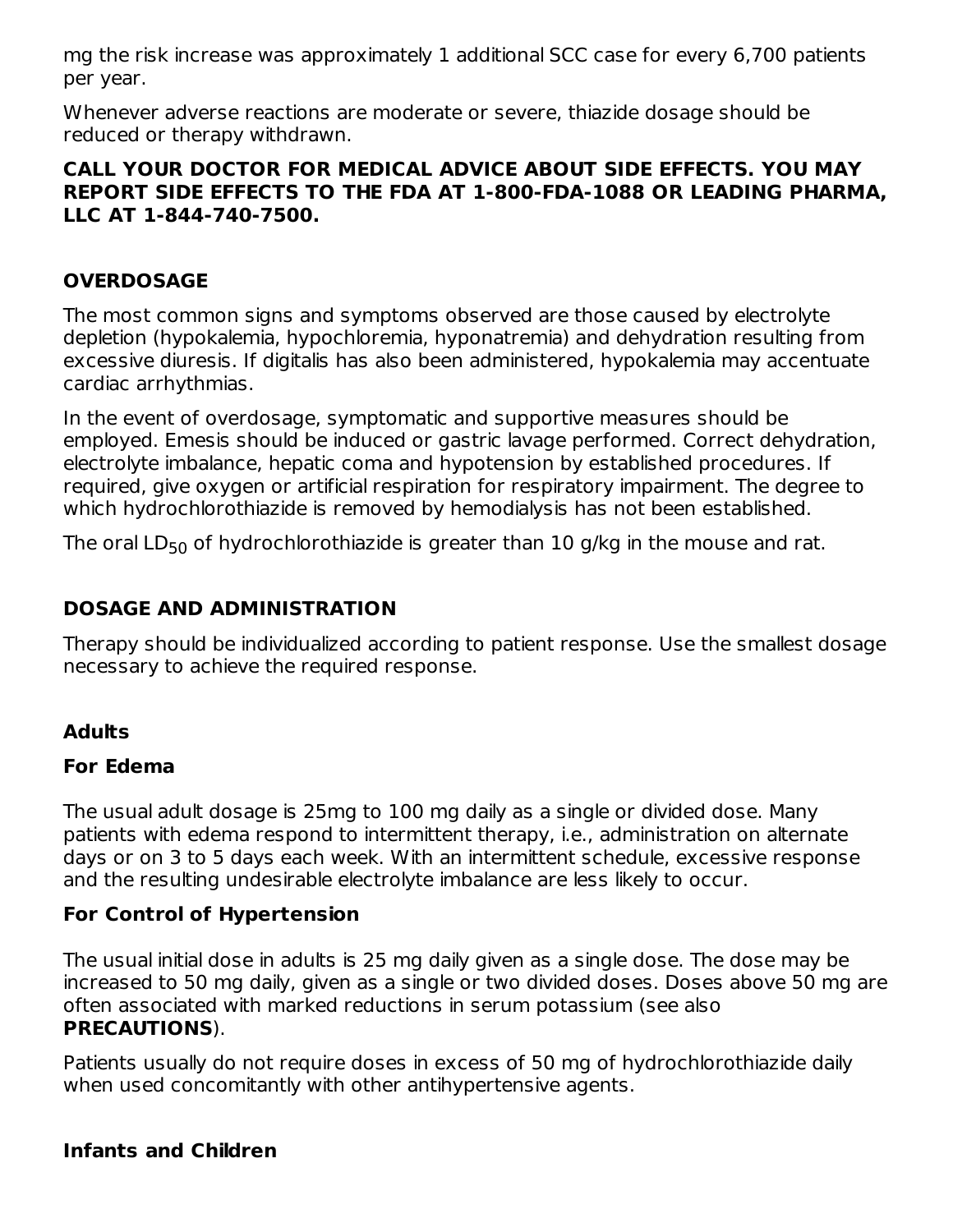#### **For Diuresis and for Control of Hypertension**

The usual pediatric dosage is 0.5 mg to 1 mg per pound (1 to 2 mg/kg) per day in single or two divided doses, not to exceed 37.5 mg per day in infants up to 2 years of age or 100 mg per day in children 2 to 12 years of age. In infants less than 6 months of age, doses up to 1.5 mg per pound (3 mg/kg) per day in two divided doses may be required. (See **PRECAUTIONS, Pediatric Use**)

#### **HOW SUPPLIED**

Hydrochlorothiazide tablets USP, 12.5 mg are available as peach color, round, flat face, beveled edge tablets, debossed "EP" above and "155" below on one side, and plain on the other side containing 12.5 mg of hydrochlorothiazide USP, packaged in bottles of 100 (NDC 69315-155-01) and 1000 (NDC 69315-155-10) tablets.

Hydrochlorothiazide tablets USP, 25 mg are available as peach color, round, flat face, beveled edge bisected tablets, debossed "EP" above bisect and "131" below bisect on one side and plain on the other side containing 25 mg of hydrochlorothioazide USP, packaged in bottles of 100 (NDC 69315-131-01), 1000 (NDC 69315-131-10) and 5000 (NDC 69315-131-50) tablets. Packaged in Bulk Pack for Repackaging [3 kg (around 28571 Tablets)] in Corrugated Box. (NDC 69315-131-99).

Hydrochlorothiazide tablets USP, 50 mg are available as peach color, round, flat face, beveled edge, bisected tablets, debossed "EP" above bisect and "130" below bisect on one side and plain on the other side containing 50 mg of hydrochlorothiazide USP, packaged in bottles of 100 (NDC 69315-130-01) and 1000 (NDC 69315-130-10) tablets.

Dispense in a well-closed container as defined in the USP, with a child-resistant closure (as required).

Store at 20° to 25°C (68° to 77°F) [See USP Controlled Room Temperature].

KEEP THIS AND ALL MEDICATIONS OUT OF THE REACH OF CHILDREN.

Manufactured by: Leading Pharma, LLC Fairfield, NJ 07004

Rev.04 10-21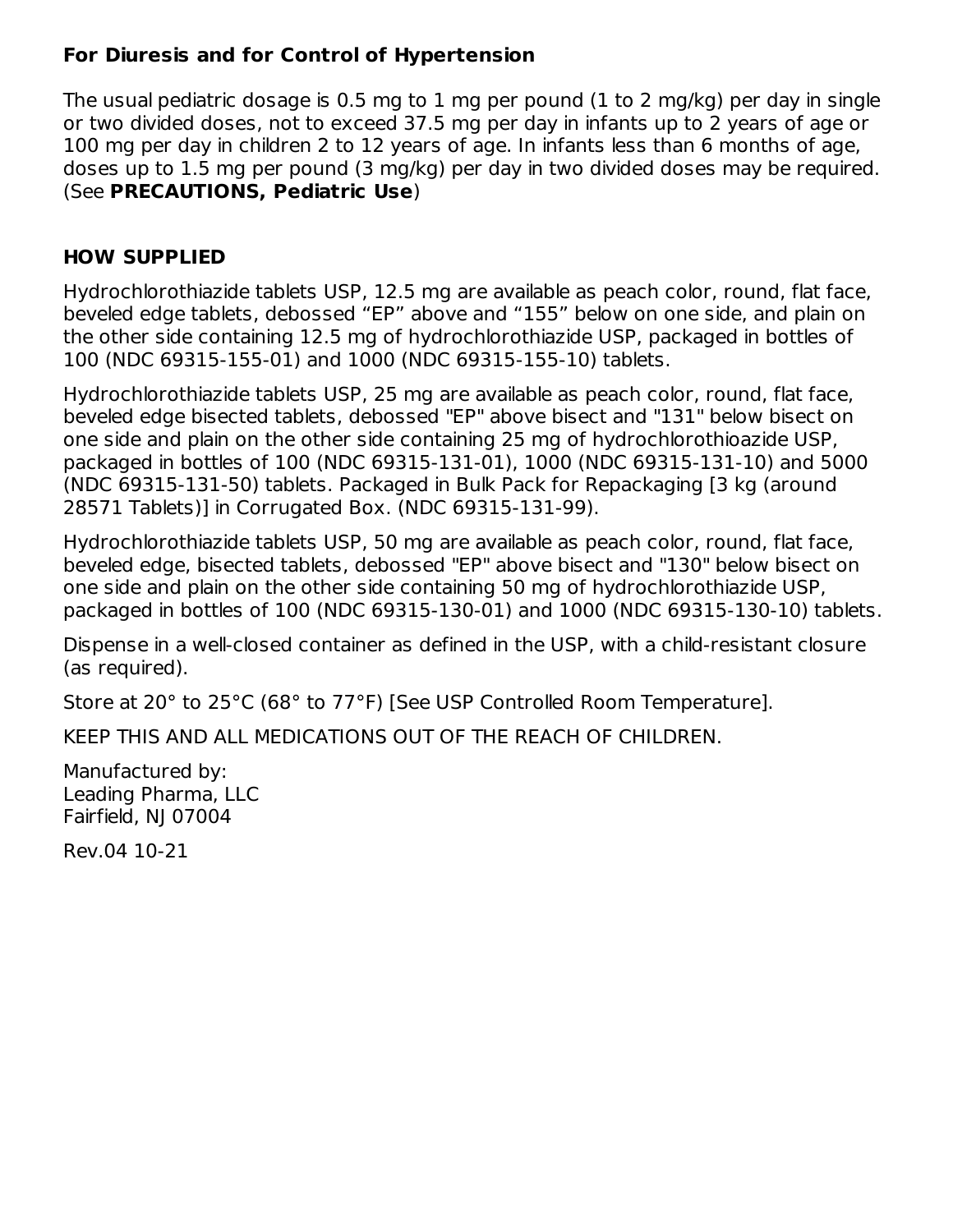| NDC 69315-155-01<br><b>HYDROCHLOROTHIAZIDE</b><br>TABLETS, USP<br>12.5 <sub>mg</sub><br>Rx only<br><b>100 Tablets</b><br><b>EADING</b><br>R<br>м      | .12.5 <sub>mg</sub><br>-lydrochlorothiazide, USP<br>Each Tablet Contains: | <b>Jsual Dosage: See accompanying product</b><br>iterature for complete information | Dispense in a well-closed, light-resistant<br>container as defined in the USP, using a<br>child-resistant closure. | Keep this and all Medications out of the<br>each of children.                                                   | Store at 20°-25°C (68°-77°F) [see USP<br>Controlled Room Temperature] | Manufactured by:                                                      | 11<br>1<br>Fairfield, NJ 07004<br>.eading Pharma, | Rev. 02<br>Tablet Imprinted: EP 155                        | 55<br>$\overline{5}$<br>$\overline{ }$<br>$\overline{M}$<br>ò<br>zm              | 6" Unvarnished | Area |  |
|-------------------------------------------------------------------------------------------------------------------------------------------------------|---------------------------------------------------------------------------|-------------------------------------------------------------------------------------|--------------------------------------------------------------------------------------------------------------------|-----------------------------------------------------------------------------------------------------------------|-----------------------------------------------------------------------|-----------------------------------------------------------------------|---------------------------------------------------|------------------------------------------------------------|----------------------------------------------------------------------------------|----------------|------|--|
| NDC 69315-155-10<br><b>HYDROCHLOROTHIAZIDE</b><br><b>TABLETS, USP</b><br>12.5 <sub>mg</sub><br><b>Rx only</b><br>1000 Tablets<br>EADING<br>R M A<br>A |                                                                           | $2.5 \mathrm{mg}$<br>Hydrochlorothiazide, USP<br>Each Tablet Contains:              | Usual Dosage: See accompanying product literature<br>for complete information.                                     | as defined in the USP, using a child-resistant closure.<br>Dispense in a well-closed, light-resistant container | Keep this and all Medications out of the reach<br>of children.        | Store at 20°-25°C (68°-77°F) [see USP Controlled<br>Room Temperature] | Leading Pharma, LLC<br>Manufactured by:           | Rev. 02<br>Tablet Imprinted: EP 155<br>Fairfield, NJ 07004 | m<br>П<br>5<br>m<br>П<br>5<br>$\overline{51}$<br>$\sim$<br>۰ol<br>z <sub>m</sub> | 6" Unvarnished | Area |  |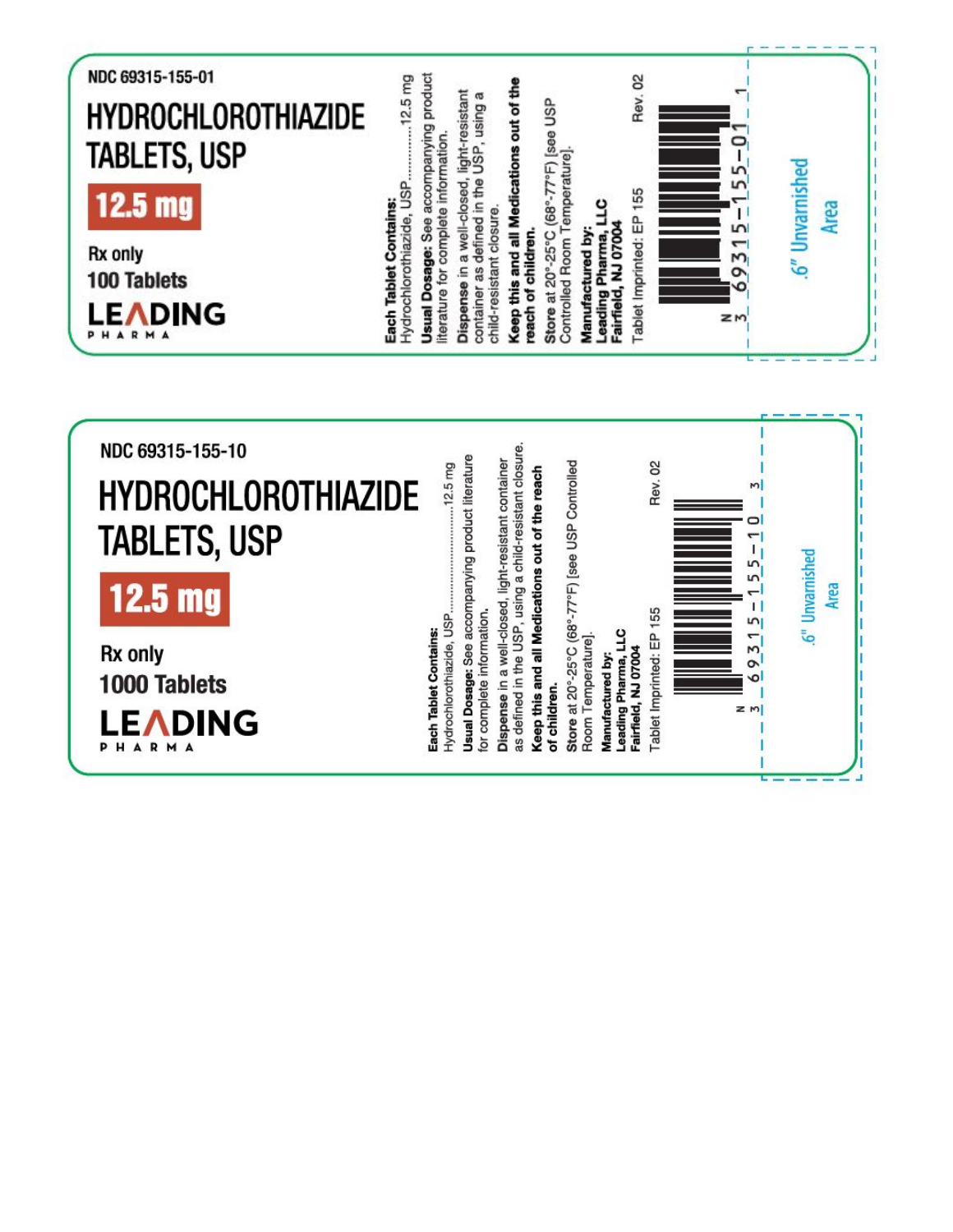| NDC 69315-131-01              |        |                     |                        |                          |                  |                    |         | 8                    | ιη                      |       |      |
|-------------------------------|--------|---------------------|------------------------|--------------------------|------------------|--------------------|---------|----------------------|-------------------------|-------|------|
| <b>HYDROCHLOROTHIAZIDE</b>    |        | 25 mg               | produc                 | -resistant<br>π<br>using |                  | <b>usp</b>         |         | Rev.                 |                         |       |      |
| TABLETS, USP                  |        |                     | g<br>mation            | Ħ<br>ō                   | ations out of th | see<br>க           |         |                      |                         |       |      |
| <b>25 mg</b>                  |        |                     | Into                   | o                        |                  | mperatu<br>စိစ     |         | $\frac{131}{2}$<br>⊞ | M<br>i<br>Tanzania<br>5 | rnisi | Area |
| <b>Rx only</b>                |        | <b>Norothiazide</b> | 뎥                      |                          |                  | moo                | 8<br>5  | Imprinted:           | M                       |       |      |
| 100 Tablets                   | Tablet |                     |                        |                          |                  |                    |         |                      | ᡡ                       |       |      |
| <b>LEADING</b><br>R<br>м<br>A | Each   | lydroc              | iteratui<br><b>SUR</b> | ontain<br>믈              | eacl             | ಹ<br>ontro<br>tore | airmeld | ablet                | ZM                      |       |      |

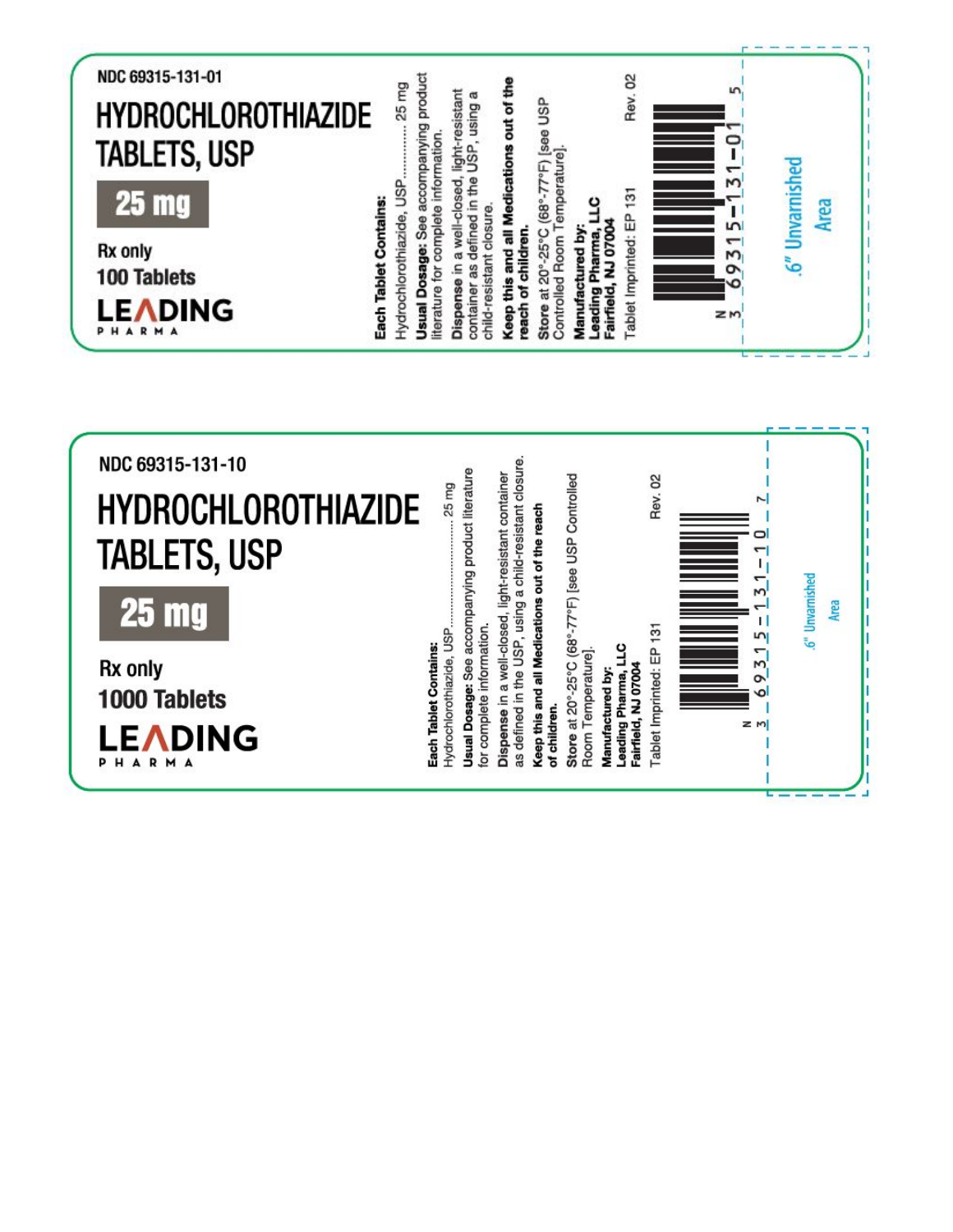| NDC 69315-131-50<br>HYDROCHLOROTHIAZIDE<br><b>TABLETS, USP</b><br>25 <sub>mg</sub><br>Rx only<br>5000 Tablets<br>EADING<br>PHARMA         |                                                                                                                                                     | 25 mg<br>-lydrochlorothiazide, USP<br>Each Tablet Contains:                               | Jsual Dosage: See accompanying product literature<br>or complete information. | as defined in the USP, using a child-resistant closure.<br>Dispense in a well-closed, light-resistant container | Keep this and all Medications out of the reach<br>of children. | Store at 20°-25°C (68°-77°F) [see USP Controlled<br>Room Temperature] | Leading Pharma, LLC<br>Fairfield, NJ 07004<br>Manufactured by: | Rev. 02<br>Tablet Imprinted: EP 131 |                                                                        | ъ<br>0<br>L)<br>$\mathbf{I}$<br>М<br>$\overline{1}$<br>5<br>$\overline{ }$<br>$\mathsf{M}$<br>$\sim$<br>Ó<br>Z M | 6" Unvarnished<br>Area |
|-------------------------------------------------------------------------------------------------------------------------------------------|-----------------------------------------------------------------------------------------------------------------------------------------------------|-------------------------------------------------------------------------------------------|-------------------------------------------------------------------------------|-----------------------------------------------------------------------------------------------------------------|----------------------------------------------------------------|-----------------------------------------------------------------------|----------------------------------------------------------------|-------------------------------------|------------------------------------------------------------------------|------------------------------------------------------------------------------------------------------------------|------------------------|
| NDC 69315-130-01<br><b>HYDROCHLOROTHIAZIDE</b><br>TABLETS, USP<br>50<br>mg<br><b>Rx only</b><br>100 Tablets<br><b>ADING</b><br><b>PHA</b> | <b>Usual Dosage:</b> See accompanying product<br>50 mg<br>literature for complete information.<br>Hydrochlorothiazide, USP<br>Each Tablet Contains: | light-resistant<br>container as defined in the USP, using a<br>Dispense in a well-closed, | Keep this and all Medications out of the<br>child-resistant closure.          | Store at 20°-25°C (68°-77°F) [see USP<br>Controlled Room Temperature]<br>reach of children.                     | Leading Pharma, LLC<br>Manufactured by:                        | Rev. 02<br>Tablet Imprinted: EP 130<br>Fairfield, NJ 07004            |                                                                |                                     | $\infty$<br>$30 - 0$<br>۱<br>5<br>$\frac{5}{1}$<br>$\sigma$<br>ó<br>ZM | 6" Unvarnished                                                                                                   | Area                   |

╘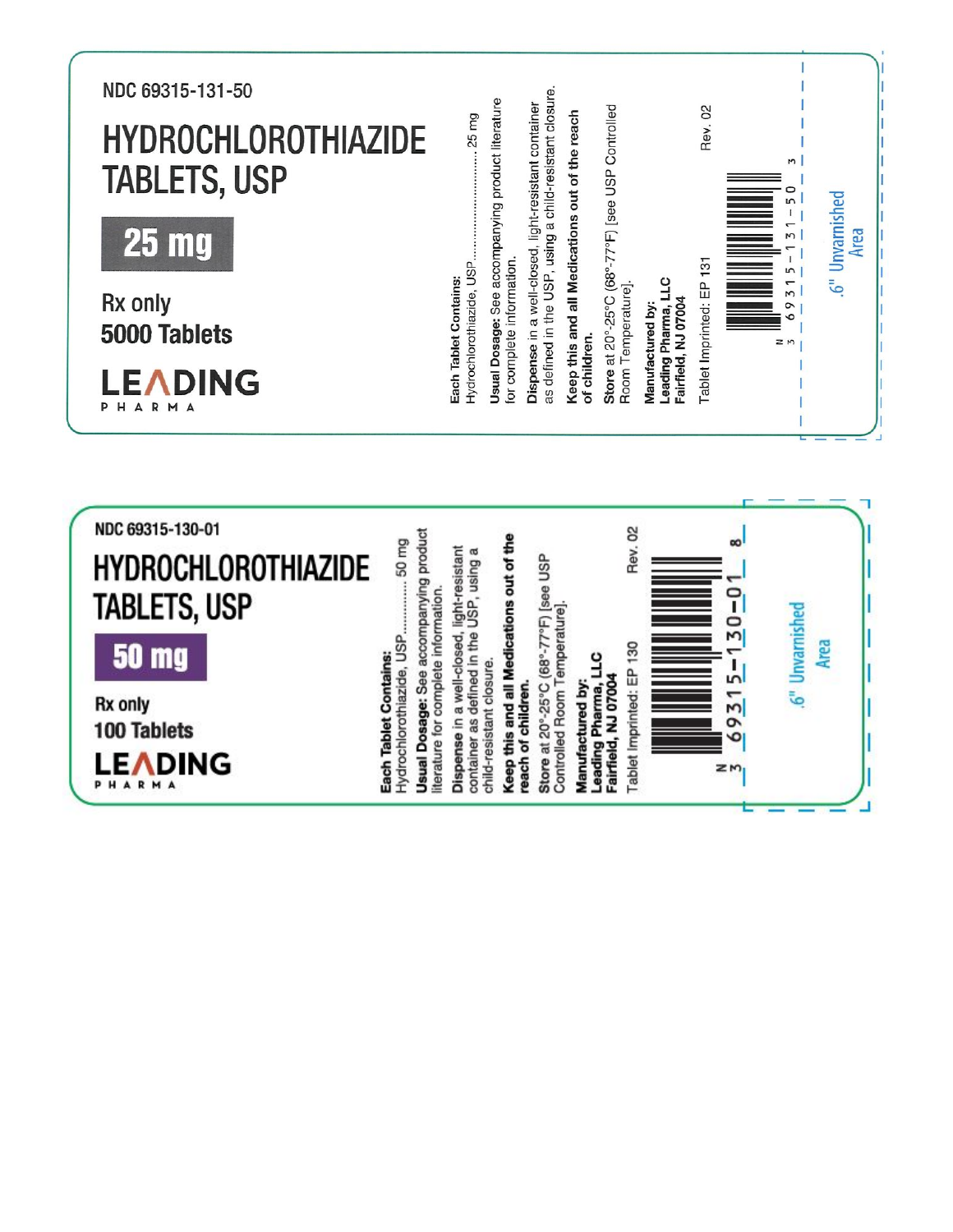| NDC 69315-130-10<br><b>HYDROCHLOROTHIAZIDE</b><br><b>TABLETS, USP</b> | 50 mg                    | See accompanying product literature | defined in the USP, using a child-resistant closure<br>light-resistant container |                                           | "-77°F) [see USP Controlled                   |                                                  | <b>Rev. 02</b>       | 0<br>c             |                       |      |
|-----------------------------------------------------------------------|--------------------------|-------------------------------------|----------------------------------------------------------------------------------|-------------------------------------------|-----------------------------------------------|--------------------------------------------------|----------------------|--------------------|-----------------------|------|
| <b>50 mg</b><br>Rx only                                               | Hydrochlorothiazide, USP | information                         | a well-closed,                                                                   | this and all Medications out of the reach | $\overline{8}$<br>Temperature]<br>at 20°-25°C | Pharma,                                          | 130                  | M<br>5<br>931<br>ó | Unvarnished<br>ٿ<br>چ | Area |
| 1000 Tablets<br><b>LEADING</b><br>A R<br>м<br>н<br>Α                  | Each Tablet Contains:    | <b>Jsual Dosage:</b><br>or complete | Dispense in<br>as                                                                | of children.<br>Keep                      | Room<br><b>Store</b>                          | Fairfield, NJ 07004<br>Manufactured by<br>eading | Tablet Imprinted: EP | z m                |                       |      |

**LEADING** PHARMA

Shipper#\_\_\_

| Product Name: Hydrochlorothiazide Tablets USP, 25 mg                                                                     |                                                                                    | <b>Batch Number:</b>                                                           |  |  |  |  |
|--------------------------------------------------------------------------------------------------------------------------|------------------------------------------------------------------------------------|--------------------------------------------------------------------------------|--|--|--|--|
| NDC Number: 69315-131-99                                                                                                 |                                                                                    |                                                                                |  |  |  |  |
| Tare Weight (TW):<br>Kg                                                                                                  |                                                                                    | <b>Keep Sealed Until Packaging</b>                                             |  |  |  |  |
| Gross Weight (GW):<br>Kg                                                                                                 |                                                                                    | Store at 20 $\rm ^{o}C$ to 25 $\rm ^{o}C$ (68 $\rm ^{o}F$ to 77 $\rm ^{o}F)$ ) |  |  |  |  |
| Net Weight (NW): 3.00 Kg                                                                                                 | (See USP Controlled Room Temperature)                                              |                                                                                |  |  |  |  |
| Average Tablets Weight (ATW): 105.00 mg<br>(ATW value taken from manufacturing batch<br>record)                          | Number of Tablets per box (NW $\div$ ATW $\times$<br>$1,000,000$ = 28,571 Tablets* |                                                                                |  |  |  |  |
| Product must be packaged within 90 days of date of release by Leading Pharma LLC.                                        |                                                                                    |                                                                                |  |  |  |  |
| (Date of release and product to be packaged on or before are given in the "Finished Bulk Product"<br>Verification Form". |                                                                                    |                                                                                |  |  |  |  |
| <b>Recorded By/Date:</b>                                                                                                 | Verified by/Date:                                                                  |                                                                                |  |  |  |  |

\*Number of tablets per box are calculated based on the Average Tablets Weight (which is different batch to batch) Hence number of tablets per batch are approximate number of tablets per box.

# **HYDROCHLOROTHIAZIDE**

hydrochlorothiazide tablet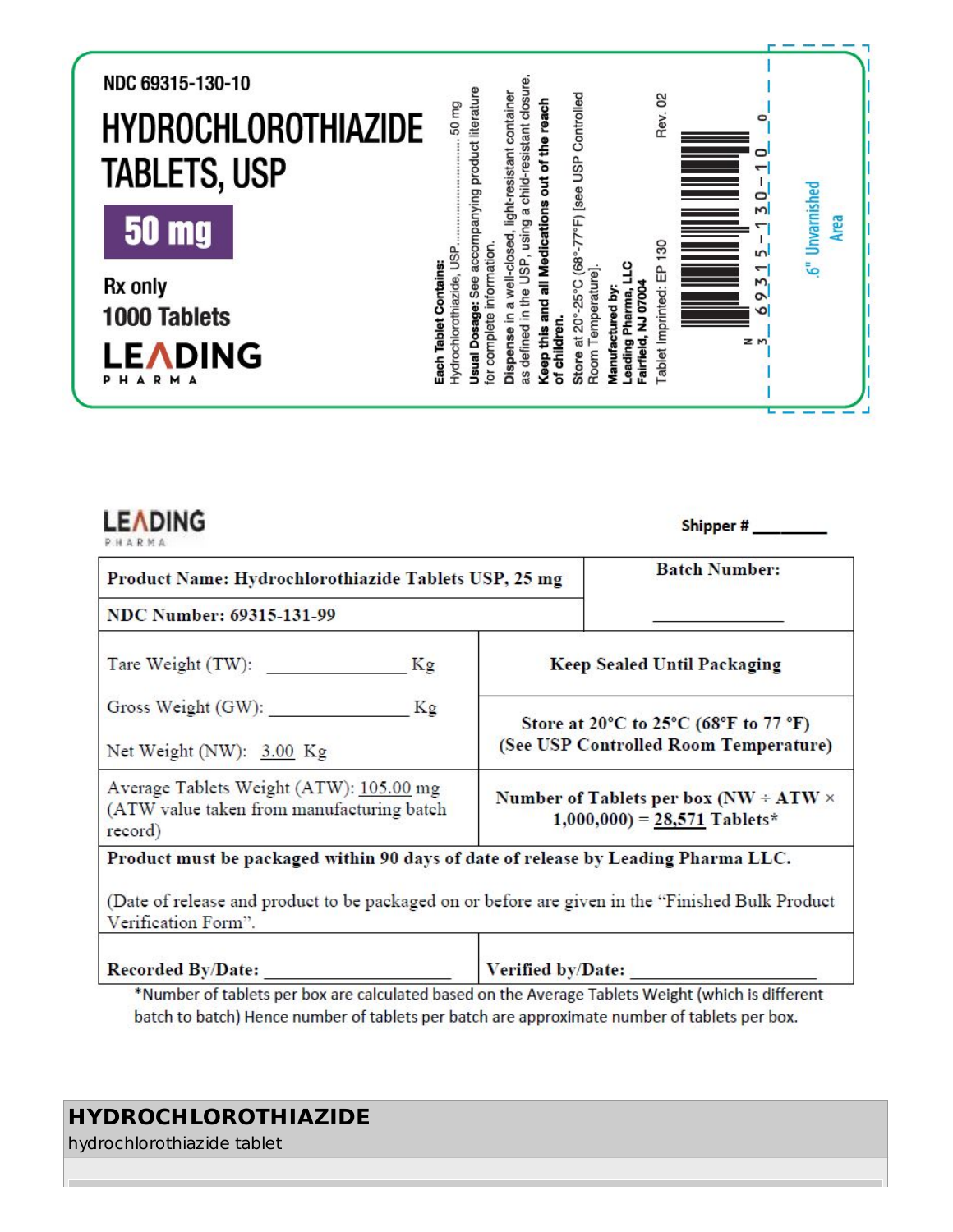|                         | <b>Product Information</b>                             |  |                                                                        |             |                                       |                             |                                   |                              |  |  |
|-------------------------|--------------------------------------------------------|--|------------------------------------------------------------------------|-------------|---------------------------------------|-----------------------------|-----------------------------------|------------------------------|--|--|
|                         | <b>Product Type</b>                                    |  | HUMAN PRESCRIPTION DRUG                                                |             |                                       | <b>Item Code (Source)</b>   |                                   | NDC:69315-155                |  |  |
|                         | <b>Route of Administration</b>                         |  | ORAL                                                                   |             |                                       |                             |                                   |                              |  |  |
|                         |                                                        |  |                                                                        |             |                                       |                             |                                   |                              |  |  |
|                         |                                                        |  |                                                                        |             |                                       |                             |                                   |                              |  |  |
|                         |                                                        |  | <b>Active Ingredient/Active Moiety</b>                                 |             |                                       |                             |                                   |                              |  |  |
|                         |                                                        |  | <b>Ingredient Name</b>                                                 |             |                                       |                             | <b>Basis of Strength Strength</b> |                              |  |  |
|                         | UNII:0J48LPH2TH)                                       |  | HYDROCHLOROTHIAZIDE (UNII: 0)48LPH2TH) (HYDROCHLOROTHIAZIDE -          |             |                                       | HYDROCHLOROTHIAZIDE 12.5 mg |                                   |                              |  |  |
|                         |                                                        |  |                                                                        |             |                                       |                             |                                   |                              |  |  |
|                         |                                                        |  |                                                                        |             |                                       |                             |                                   |                              |  |  |
|                         | <b>Inactive Ingredients</b>                            |  |                                                                        |             |                                       |                             |                                   |                              |  |  |
|                         |                                                        |  | <b>Ingredient Name</b>                                                 |             |                                       |                             |                                   | <b>Strength</b>              |  |  |
|                         |                                                        |  | FD&C YELLOW NO. 6 (UNII: H77VEI93A8)                                   |             |                                       |                             |                                   |                              |  |  |
|                         | CELLULOSE, MICROCRYSTALLINE (UNII: OP1R32D61U)         |  |                                                                        |             |                                       |                             |                                   |                              |  |  |
|                         | <b>ANHYDROUS LACTOSE (UNII: 3SY5LH9PMK)</b>            |  |                                                                        |             |                                       |                             |                                   |                              |  |  |
|                         | SODIUM STARCH GLYCOLATE TYPE A CORN (UNII: AG9B65PV6B) |  |                                                                        |             |                                       |                             |                                   |                              |  |  |
|                         | <b>STEARIC ACID (UNII: 4ELV7Z65AP)</b>                 |  |                                                                        |             |                                       |                             |                                   |                              |  |  |
|                         | MAGNESIUM STEARATE (UNII: 70097M6I30)                  |  |                                                                        |             |                                       |                             |                                   |                              |  |  |
|                         |                                                        |  |                                                                        |             |                                       |                             |                                   |                              |  |  |
|                         |                                                        |  |                                                                        |             |                                       |                             |                                   |                              |  |  |
|                         | <b>Product Characteristics</b>                         |  |                                                                        |             |                                       |                             |                                   |                              |  |  |
|                         | Color<br>YELLOW (PEACH)<br>2 pieces<br><b>Score</b>    |  |                                                                        |             |                                       |                             |                                   |                              |  |  |
|                         | <b>Shape</b>                                           |  | ROUND (Round)                                                          | <b>Size</b> |                                       |                             | 6mm                               |                              |  |  |
|                         | <b>Flavor</b>                                          |  |                                                                        |             | EP;155<br><b>Imprint Code</b>         |                             |                                   |                              |  |  |
|                         | <b>Contains</b>                                        |  |                                                                        |             |                                       |                             |                                   |                              |  |  |
|                         |                                                        |  |                                                                        |             |                                       |                             |                                   |                              |  |  |
|                         | <b>Packaging</b>                                       |  |                                                                        |             |                                       |                             |                                   |                              |  |  |
|                         |                                                        |  |                                                                        |             |                                       | <b>Marketing Start</b>      |                                   | <b>Marketing End</b>         |  |  |
| #                       | <b>Item Code</b>                                       |  | <b>Package Description</b>                                             |             |                                       | <b>Date</b>                 |                                   | <b>Date</b>                  |  |  |
| 1                       | NDC:69315-<br>155-01                                   |  | 100 in 1 BOTTLE, PLASTIC; Type 0: Not a<br><b>Combination Product</b>  |             | 11/01/2019                            |                             |                                   |                              |  |  |
| $\overline{\mathbf{c}}$ | NDC:69315-<br>155-10                                   |  | 1000 in 1 BOTTLE, PLASTIC; Type 0: Not a<br><b>Combination Product</b> |             | 11/01/2019                            |                             |                                   |                              |  |  |
|                         |                                                        |  |                                                                        |             |                                       |                             |                                   |                              |  |  |
|                         |                                                        |  |                                                                        |             |                                       |                             |                                   |                              |  |  |
|                         | <b>Marketing Information</b>                           |  |                                                                        |             |                                       |                             |                                   |                              |  |  |
|                         | <b>Marketing</b><br>Category                           |  | <b>Application Number or Monograph</b><br><b>Citation</b>              |             | <b>Marketing Start</b><br><b>Date</b> |                             |                                   | <b>Marketing End</b><br>Date |  |  |
| <b>ANDA</b>             |                                                        |  | ANDA040702                                                             |             | 11/01/2019                            |                             |                                   |                              |  |  |
|                         |                                                        |  |                                                                        |             |                                       |                             |                                   |                              |  |  |
|                         |                                                        |  |                                                                        |             |                                       |                             |                                   |                              |  |  |

# **HYDROCHLOROTHIAZIDE**

hydrochlorothiazide tablet

### **Product Information**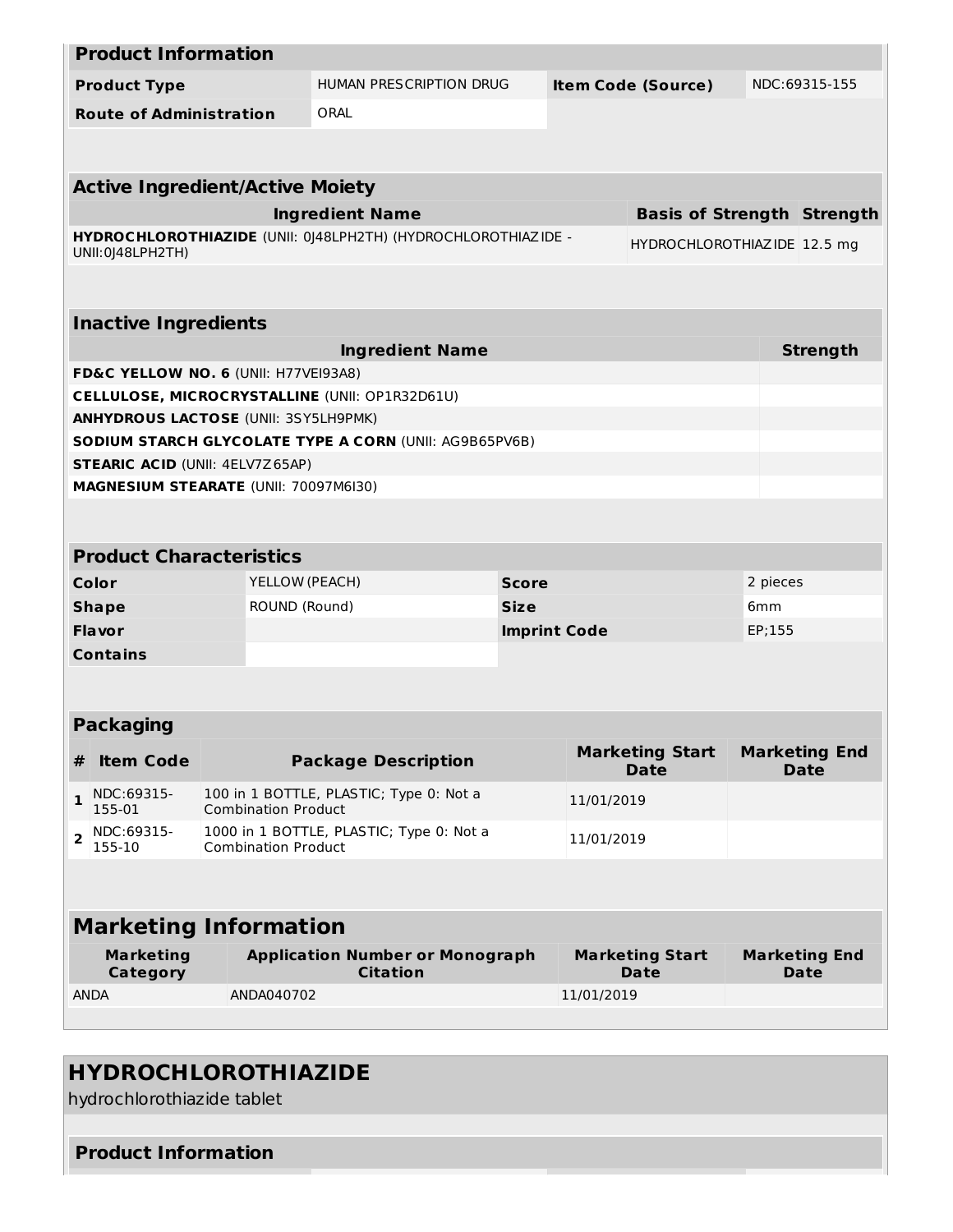|                                                                                 | <b>Product Type</b>                                                                                             |                                                                                      |                            | <b>HUMAN PRESCRIPTION DRUG</b>                            |             |                     | <b>Item Code (Source)</b>             |        | NDC:69315-131                       |  |  |
|---------------------------------------------------------------------------------|-----------------------------------------------------------------------------------------------------------------|--------------------------------------------------------------------------------------|----------------------------|-----------------------------------------------------------|-------------|---------------------|---------------------------------------|--------|-------------------------------------|--|--|
|                                                                                 | <b>Route of Administration</b>                                                                                  |                                                                                      |                            | ORAL                                                      |             |                     |                                       |        |                                     |  |  |
|                                                                                 |                                                                                                                 |                                                                                      |                            |                                                           |             |                     |                                       |        |                                     |  |  |
|                                                                                 | <b>Active Ingredient/Active Moiety</b>                                                                          |                                                                                      |                            |                                                           |             |                     |                                       |        |                                     |  |  |
| <b>Ingredient Name</b><br><b>Basis of Strength Strength</b>                     |                                                                                                                 |                                                                                      |                            |                                                           |             |                     |                                       |        |                                     |  |  |
|                                                                                 | HYDROCHLOROTHIAZIDE (UNII: 0)48LPH2TH) (HYDROCHLOROTHIAZIDE -<br>HYDROCHLOROTHIAZIDE 25 mg<br>UNII: 0J48LPH2TH) |                                                                                      |                            |                                                           |             |                     |                                       |        |                                     |  |  |
|                                                                                 |                                                                                                                 |                                                                                      |                            |                                                           |             |                     |                                       |        |                                     |  |  |
|                                                                                 | <b>Inactive Ingredients</b>                                                                                     |                                                                                      |                            |                                                           |             |                     |                                       |        |                                     |  |  |
|                                                                                 | <b>Strength</b><br><b>Ingredient Name</b>                                                                       |                                                                                      |                            |                                                           |             |                     |                                       |        |                                     |  |  |
|                                                                                 | FD&C YELLOW NO. 6 (UNII: H77VEI93A8)                                                                            |                                                                                      |                            |                                                           |             |                     |                                       |        |                                     |  |  |
|                                                                                 |                                                                                                                 |                                                                                      |                            | CELLULOSE, MICROCRYSTALLINE (UNII: OP1R32D61U)            |             |                     |                                       |        |                                     |  |  |
|                                                                                 | <b>ANHYDROUS LACTOSE (UNII: 3SY5LH9PMK)</b>                                                                     |                                                                                      |                            |                                                           |             |                     |                                       |        |                                     |  |  |
|                                                                                 |                                                                                                                 |                                                                                      |                            | SODIUM STARCH GLYCOLATE TYPE A CORN (UNII: AG9B65PV6B)    |             |                     |                                       |        |                                     |  |  |
| <b>STEARIC ACID (UNII: 4ELV7Z65AP)</b><br>MAGNESIUM STEARATE (UNII: 70097M6I30) |                                                                                                                 |                                                                                      |                            |                                                           |             |                     |                                       |        |                                     |  |  |
|                                                                                 |                                                                                                                 |                                                                                      |                            |                                                           |             |                     |                                       |        |                                     |  |  |
|                                                                                 |                                                                                                                 |                                                                                      |                            |                                                           |             |                     |                                       |        |                                     |  |  |
|                                                                                 | <b>Product Characteristics</b>                                                                                  |                                                                                      |                            |                                                           |             |                     |                                       |        |                                     |  |  |
|                                                                                 | YELLOW (PEACH)<br>2 pieces<br>Color<br><b>Score</b>                                                             |                                                                                      |                            |                                                           |             |                     |                                       |        |                                     |  |  |
| ROUND (Round)<br><b>Shape</b>                                                   |                                                                                                                 |                                                                                      |                            |                                                           | <b>Size</b> |                     |                                       | 6mm    |                                     |  |  |
|                                                                                 | Flavor                                                                                                          |                                                                                      |                            |                                                           |             | <b>Imprint Code</b> |                                       | EP;131 |                                     |  |  |
|                                                                                 | <b>Contains</b>                                                                                                 |                                                                                      |                            |                                                           |             |                     |                                       |        |                                     |  |  |
|                                                                                 |                                                                                                                 |                                                                                      |                            |                                                           |             |                     |                                       |        |                                     |  |  |
|                                                                                 |                                                                                                                 |                                                                                      |                            |                                                           |             |                     |                                       |        |                                     |  |  |
|                                                                                 | <b>Packaging</b>                                                                                                |                                                                                      |                            |                                                           |             |                     |                                       |        |                                     |  |  |
| #                                                                               | <b>Item Code</b>                                                                                                |                                                                                      |                            | <b>Package Description</b>                                |             |                     | <b>Marketing Start</b><br><b>Date</b> |        | <b>Marketing End</b><br><b>Date</b> |  |  |
| 1                                                                               | NDC:69315-<br>131-01                                                                                            |                                                                                      | <b>Combination Product</b> | 100 in 1 BOTTLE, PLASTIC; Type 0: Not a                   |             | 04/01/2016          |                                       |        |                                     |  |  |
| $\overline{\mathbf{2}}$                                                         | NDC:69315-<br>131-10                                                                                            | 1000 in 1 BOTTLE, PLASTIC; Type 0: Not a<br><b>Combination Product</b>               |                            |                                                           |             | 04/01/2016          |                                       |        |                                     |  |  |
| 3                                                                               | NDC:69315-<br>131-50                                                                                            | 5000 in 1 BOTTLE, PLASTIC; Type 0: Not a<br>04/01/2016<br><b>Combination Product</b> |                            |                                                           |             |                     |                                       |        |                                     |  |  |
| 4                                                                               | NDC:69315-<br>131-99                                                                                            | 28571 in 1 BOX; Type 0: Not a Combination Product<br>04/01/2016                      |                            |                                                           |             |                     |                                       |        |                                     |  |  |
|                                                                                 |                                                                                                                 |                                                                                      |                            |                                                           |             |                     |                                       |        |                                     |  |  |
|                                                                                 | <b>Marketing Information</b>                                                                                    |                                                                                      |                            |                                                           |             |                     |                                       |        |                                     |  |  |
|                                                                                 | <b>Marketing</b><br>Category                                                                                    |                                                                                      |                            | <b>Application Number or Monograph</b><br><b>Citation</b> |             |                     | <b>Marketing Start</b><br>Date        |        | <b>Marketing End</b><br><b>Date</b> |  |  |
|                                                                                 | <b>ANDA</b>                                                                                                     |                                                                                      | ANDA040702                 |                                                           |             | 04/01/2016          |                                       |        |                                     |  |  |
|                                                                                 |                                                                                                                 |                                                                                      |                            |                                                           |             |                     |                                       |        |                                     |  |  |

# **HYDROCHLOROTHIAZIDE**

hydrochlorothiazide tablet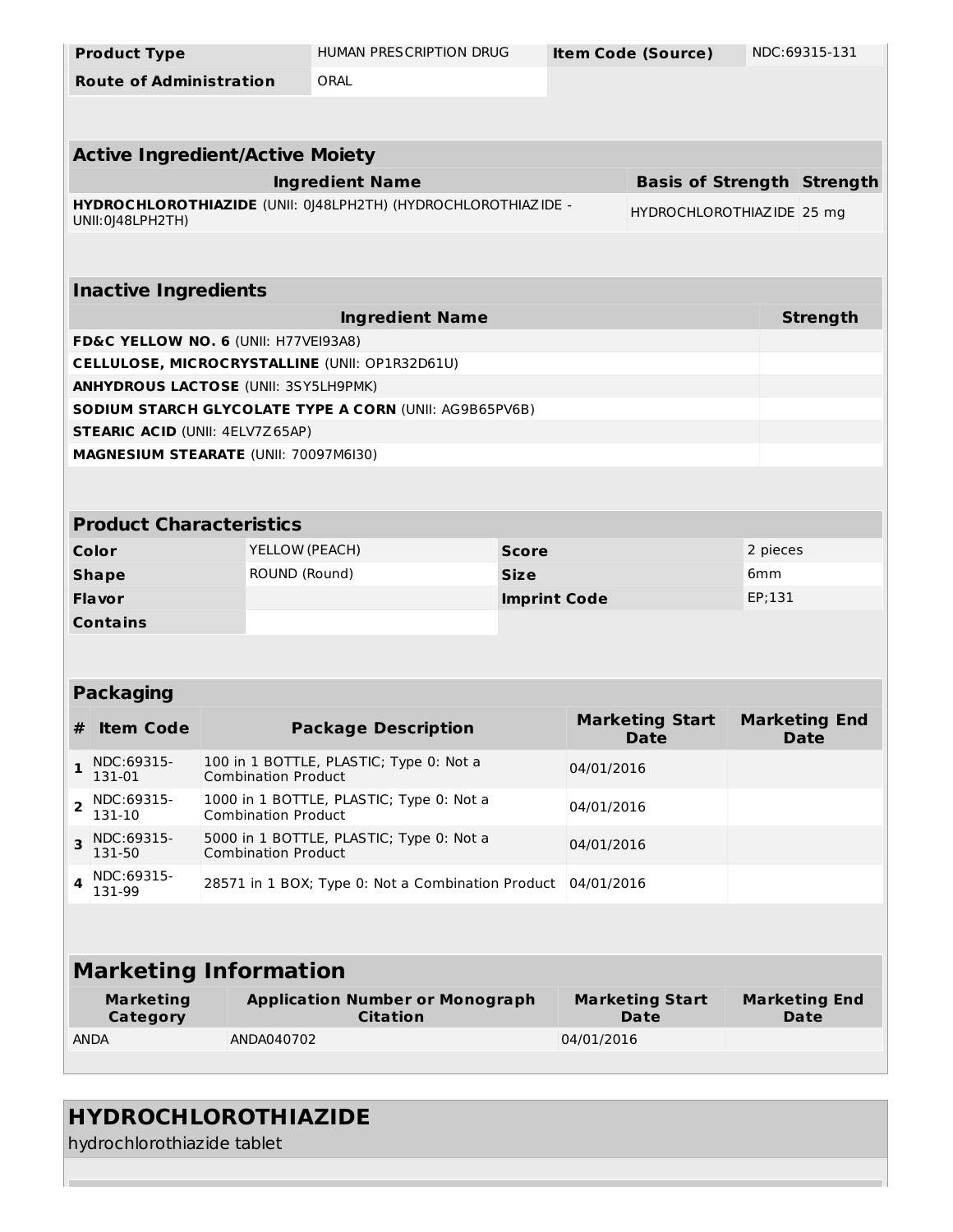|                | <b>Product Information</b>                                                                                     |                                        |                                                                        |                                        |                     |                                       |                 |                                     |  |  |  |
|----------------|----------------------------------------------------------------------------------------------------------------|----------------------------------------|------------------------------------------------------------------------|----------------------------------------|---------------------|---------------------------------------|-----------------|-------------------------------------|--|--|--|
|                | <b>Product Type</b>                                                                                            |                                        |                                                                        | HUMAN PRESCRIPTION DRUG                |                     | <b>Item Code (Source)</b>             |                 | NDC:69315-130                       |  |  |  |
|                |                                                                                                                | <b>Route of Administration</b><br>ORAL |                                                                        |                                        |                     |                                       |                 |                                     |  |  |  |
|                |                                                                                                                |                                        |                                                                        |                                        |                     |                                       |                 |                                     |  |  |  |
|                |                                                                                                                |                                        |                                                                        |                                        |                     |                                       |                 |                                     |  |  |  |
|                |                                                                                                                |                                        | <b>Active Ingredient/Active Moiety</b>                                 |                                        |                     |                                       |                 |                                     |  |  |  |
|                |                                                                                                                |                                        | <b>Ingredient Name</b>                                                 |                                        |                     | <b>Basis of Strength Strength</b>     |                 |                                     |  |  |  |
|                | HYDROCHLOROTHIAZIDE (UNII: 0J48LPH2TH) (HYDROCHLOROTHIAZIDE -<br>HYDROCHLOROTHIAZIDE 50 mg<br>UNII:0J48LPH2TH) |                                        |                                                                        |                                        |                     |                                       |                 |                                     |  |  |  |
|                |                                                                                                                |                                        |                                                                        |                                        |                     |                                       |                 |                                     |  |  |  |
|                | <b>Inactive Ingredients</b><br><b>Ingredient Name</b>                                                          |                                        |                                                                        |                                        |                     |                                       |                 |                                     |  |  |  |
|                | FD&C YELLOW NO. 6 (UNII: H77VEI93A8)                                                                           |                                        |                                                                        |                                        |                     |                                       |                 | <b>Strength</b>                     |  |  |  |
|                |                                                                                                                |                                        | CELLULOSE, MICROCRYSTALLINE (UNII: OP1R32D61U)                         |                                        |                     |                                       |                 |                                     |  |  |  |
|                |                                                                                                                |                                        | <b>ANHYDROUS LACTOSE (UNII: 3SY5LH9PMK)</b>                            |                                        |                     |                                       |                 |                                     |  |  |  |
|                | SODIUM STARCH GLYCOLATE TYPE A CORN (UNII: AG9B65PV6B)                                                         |                                        |                                                                        |                                        |                     |                                       |                 |                                     |  |  |  |
|                | <b>STEARIC ACID (UNII: 4ELV7Z65AP)</b>                                                                         |                                        |                                                                        |                                        |                     |                                       |                 |                                     |  |  |  |
|                | MAGNESIUM STEARATE (UNII: 70097M6I30)                                                                          |                                        |                                                                        |                                        |                     |                                       |                 |                                     |  |  |  |
|                |                                                                                                                |                                        |                                                                        |                                        |                     |                                       |                 |                                     |  |  |  |
|                | <b>Product Characteristics</b>                                                                                 |                                        |                                                                        |                                        |                     |                                       |                 |                                     |  |  |  |
|                | Color                                                                                                          |                                        | YELLOW (PEACH)                                                         | <b>Score</b>                           |                     |                                       | 2 pieces        |                                     |  |  |  |
|                | <b>Shape</b>                                                                                                   |                                        | ROUND (Round)                                                          | <b>Size</b>                            |                     |                                       | 8 <sub>mm</sub> |                                     |  |  |  |
|                | <b>Flavor</b>                                                                                                  |                                        |                                                                        |                                        | <b>Imprint Code</b> |                                       | EP;130          |                                     |  |  |  |
|                | <b>Contains</b>                                                                                                |                                        |                                                                        |                                        |                     |                                       |                 |                                     |  |  |  |
|                |                                                                                                                |                                        |                                                                        |                                        |                     |                                       |                 |                                     |  |  |  |
|                | <b>Packaging</b>                                                                                               |                                        |                                                                        |                                        |                     |                                       |                 |                                     |  |  |  |
| #              | <b>Item Code</b>                                                                                               |                                        | <b>Package Description</b>                                             |                                        |                     | <b>Marketing Start</b><br><b>Date</b> |                 | <b>Marketing End</b><br><b>Date</b> |  |  |  |
| 1              | NDC:69315-<br>130-01                                                                                           |                                        | 100 in 1 BOTTLE, PLASTIC; Type 0: Not a<br><b>Combination Product</b>  |                                        | 04/01/2016          |                                       |                 |                                     |  |  |  |
| $\overline{2}$ | NDC:69315-<br>130-10                                                                                           |                                        | 1000 in 1 BOTTLE, PLASTIC; Type 0: Not a<br><b>Combination Product</b> |                                        | 04/01/2016          |                                       |                 |                                     |  |  |  |
|                |                                                                                                                |                                        |                                                                        |                                        |                     |                                       |                 |                                     |  |  |  |
|                | <b>Marketing Information</b>                                                                                   |                                        |                                                                        |                                        |                     |                                       |                 |                                     |  |  |  |
|                | <b>Marketing</b><br>Category                                                                                   |                                        | <b>Citation</b>                                                        | <b>Application Number or Monograph</b> |                     | <b>Marketing Start</b><br><b>Date</b> |                 | <b>Marketing End</b><br><b>Date</b> |  |  |  |
|                | <b>ANDA</b>                                                                                                    |                                        | ANDA040702                                                             |                                        | 04/01/2016          |                                       |                 |                                     |  |  |  |
|                |                                                                                                                |                                        |                                                                        |                                        |                     |                                       |                 |                                     |  |  |  |

**Labeler -** Leading Pharma, LLC (079575060)

**Registrant -** Leading Pharma, LLC (079575060)